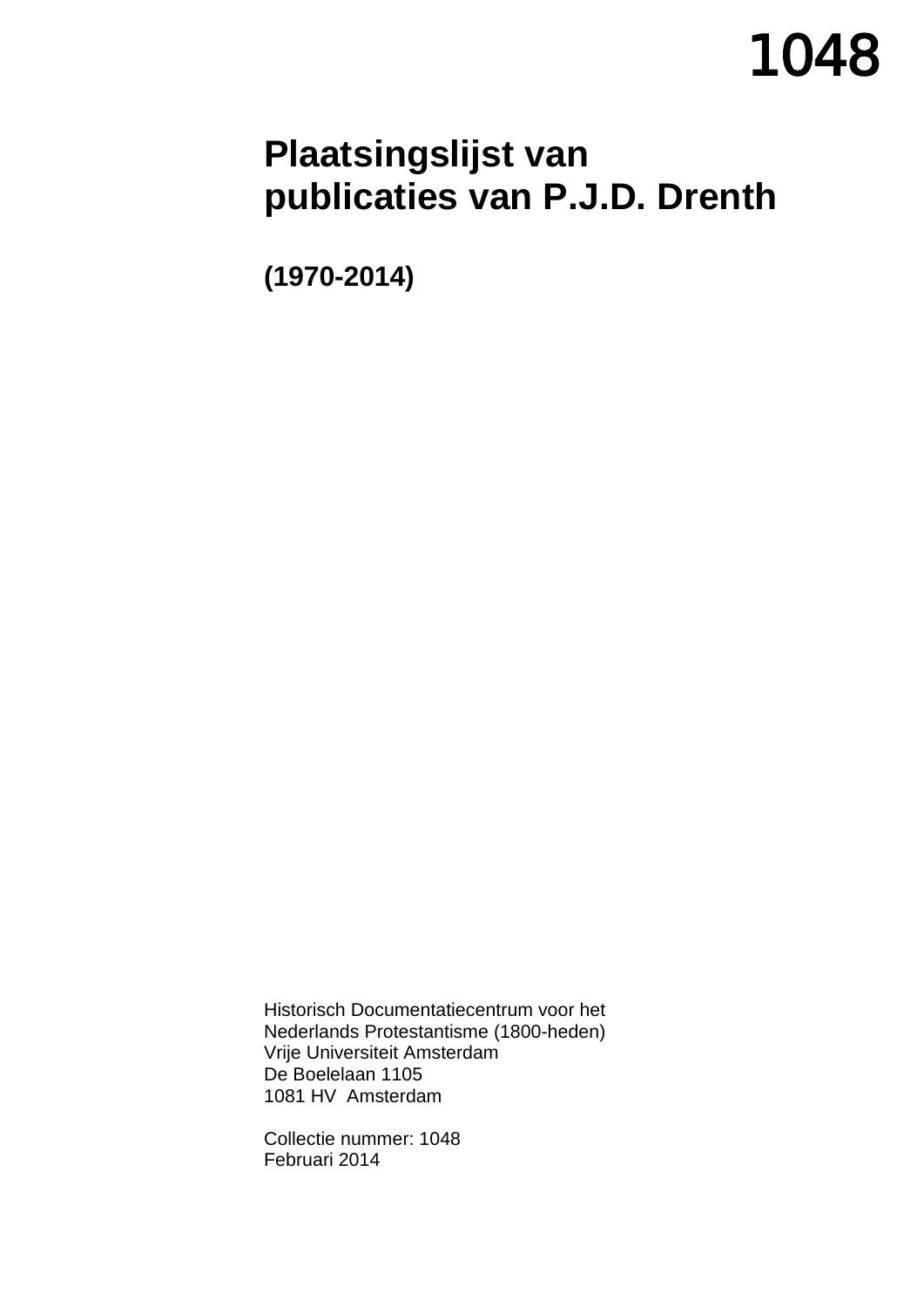### **Inleiding**

Pieter J.D. Drenth (1935) was als hoogleraar psychologie verbonden aan de Vrije Universiteit te Amsterdam.

Drenth studeerde psychologie aan de Vrije Universiteit Amsterdam, waar hij cum laude afstudeerde in 1958 en promoveerde in 1960 cum laude. Van 1967 tot op heden is prof. dr. Drenth als hoogleraar psychometrie, arbeids- en organisatiepsychologie verbonden aan de Vrije Universiteit Amsterdam; sinds 2000 als emeritus.

Hij trad van 1983 tot 1990 op als rector magnificus van deze universiteit. Van 1990 tot 1996 was hij president van de Koninklijke Nederlandse Akademie van Wetenschappen (KNAW). Van 2000-2006 was hij president van ALLEA ('ALL European Academies'), een federatie van 53 academies van wetenschappen uit 40 Europese landen die zich tot doel stelt om tot een hechtere samenwerking te komen. Momenteel is hij honorary president van ALLEA, alsmede lid van enkele commissies. Drenth is als voorzitter van de Amsterdamse commissie betrokken bij het werk van de commissie-Levelt die de vermeende wetenschappelijke fraude begaan door Diederik Stapel onderzoekt. (Bron: Wikipedia, 26 augustus 2013)

Boeken, artikelen, voordrachten Prof. Dr. Pieter J.D. Drenth, gedeponeerd bij het Historisch Documentatie Centrum (HDC) Vrije Universiteit Amsterdam.

Onderwerpen: Wetenschapsbeleid, science of science, wetenschap en ethiek, wetenschap en maatschappij, wetenschappelijke integriteit, aard en doelstelling VU, structuur/rol universiteiten, behoud intellectueel en cultureel erfgoed.

NB: Publicaties Psychologie (inhoudelijk) zijn gedeponeerd bij het Archief en Documentatiecentrum Nederlandse Gedragswetenschap (ADNG), Universiteit Groningen.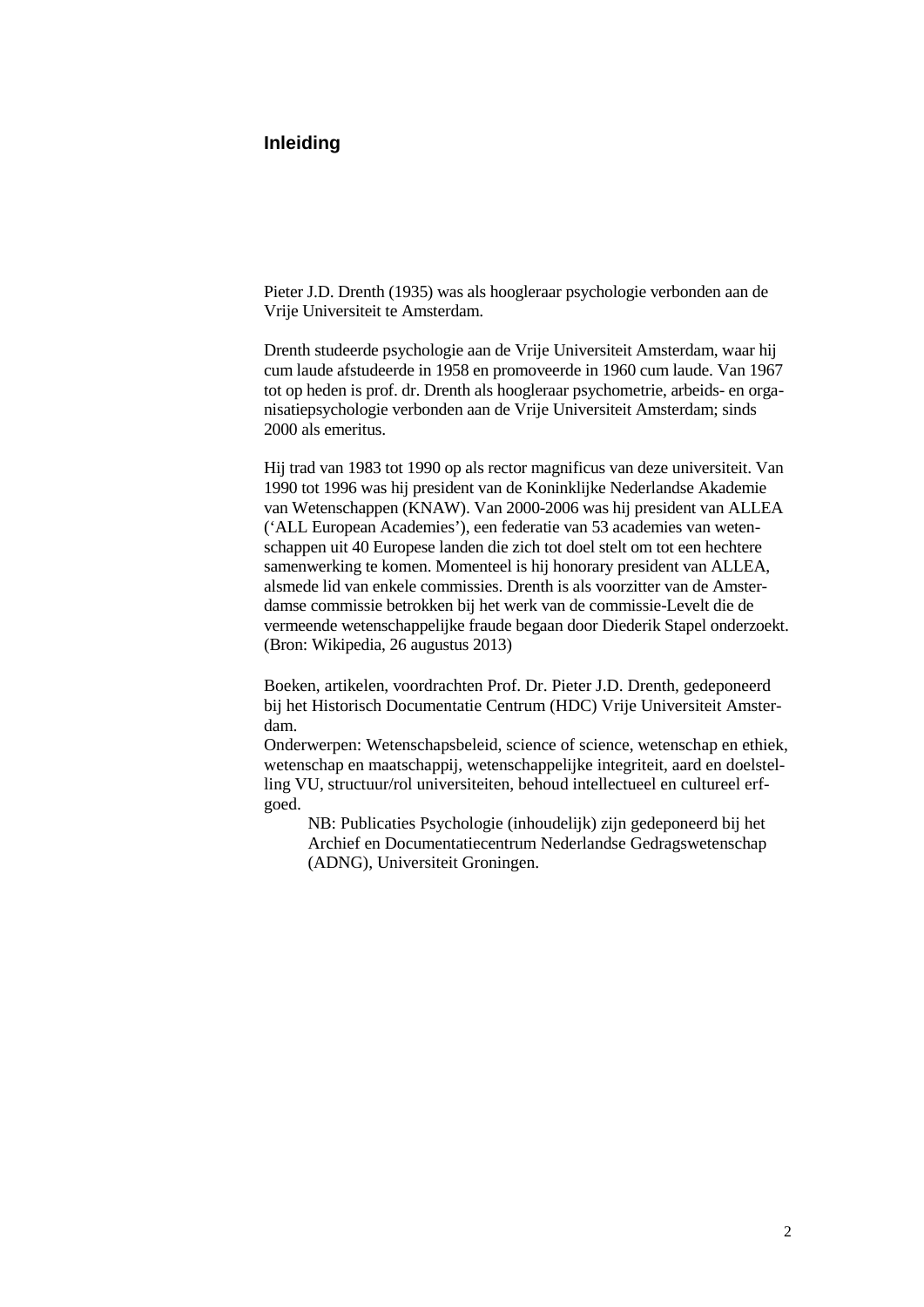## **Plaatsingslijst**

Typoscript, *Een auto-wetenschapsbiografie*, 2007.

#### **Boeken**

- P.J.D. Drenth, (2010, red.), *Wetenschappelijke Integriteit.* Amsterdam: KNAW Press.
- (2006), *Walks in the Garden of Science.* Amsterdam: ALLEA/KNAW.
- —, L. Honnefelder, J.J.F. Schroots & B. Sitter-liver (2006, eds), *In Search of Common Values in the European Research Area.* Amsterdam: AL-LEA/KNAW.
- H. Hackmann, P.J.D. Drenth, J.J.F. Schroots (2004) *Evaluating for Science: Processes and Protocols.* Amsterdam: ALLEA/KNAW.
- P.J.D. Drenth, J.E. Fensted & J.D. Schierek (1999) (eds), *European Science and Scientists between Freedom and Responsibility.* Luxembourg: Publication Office of the European Union.
- (1996), *Tuinieren in de Wetenschap / Gardening in science.* Amsterdam: KNAW, Noord-Hollandsche.
- —, L. Laeyendecker, H.W. von der Dunk, H. Galjaard, E.P.J. van den Heuvel, R. Giel & L.M. de Rijk (1995), *Wetenschap en Ethiek.* Amsterdam: Noord-Hollandsche.

#### **Brochures**

- P.J.D. Drenth, & G. Toulouse (2003), *Memorandum on Scientific Integrity.* ALLEA/KNAW/NOW/VSNU.
- **—**, (2000), *Inter utrumque: de Koninklijke Weg.* Amsterdam: afscheidsrede VU Amsterdam.
- (1999), *Prometheus geketend: Grenzen aan de Gedragswetenschap.* Amsterdam: Waterink-lezing 1999, Fac. PPW, Vrije Universiteit.
- (1983), *Centraliteit van Werken.* Diesrede Vrije Universiteit, 20 Oct. 1983.
- (1987), *Scholae aut vitae,* Rede bij overdracht van Rectoraat Vrije Universiteit, 7 Sept. 1987.

#### **Wetenschappelijke rapporten**

- InterAcademy Council (P.J.D. Drenth member working group, 2012), *Responsible Conduct in the Global Research Enterprise; a Policy Report.* InterAcademy Council/IAP.
- P.J.D. Drenth, (2012), Commentaar Nederlandse Gedragscode.
- ESF/ALLEA (P.J.D. Drenth chair of work group European Code of Conduct, 2010) *The European Code of Conduct for Research Integrity,* www.esf.org
- P.J.D. Drenth, (1999), *Selection of Medical Students in the Netherlands – Reconciling the Incompatibilities.* Dublin: Commission on the Points System, Research paper no. 3,

#### **Artikelen en hoofdstukken in boeken**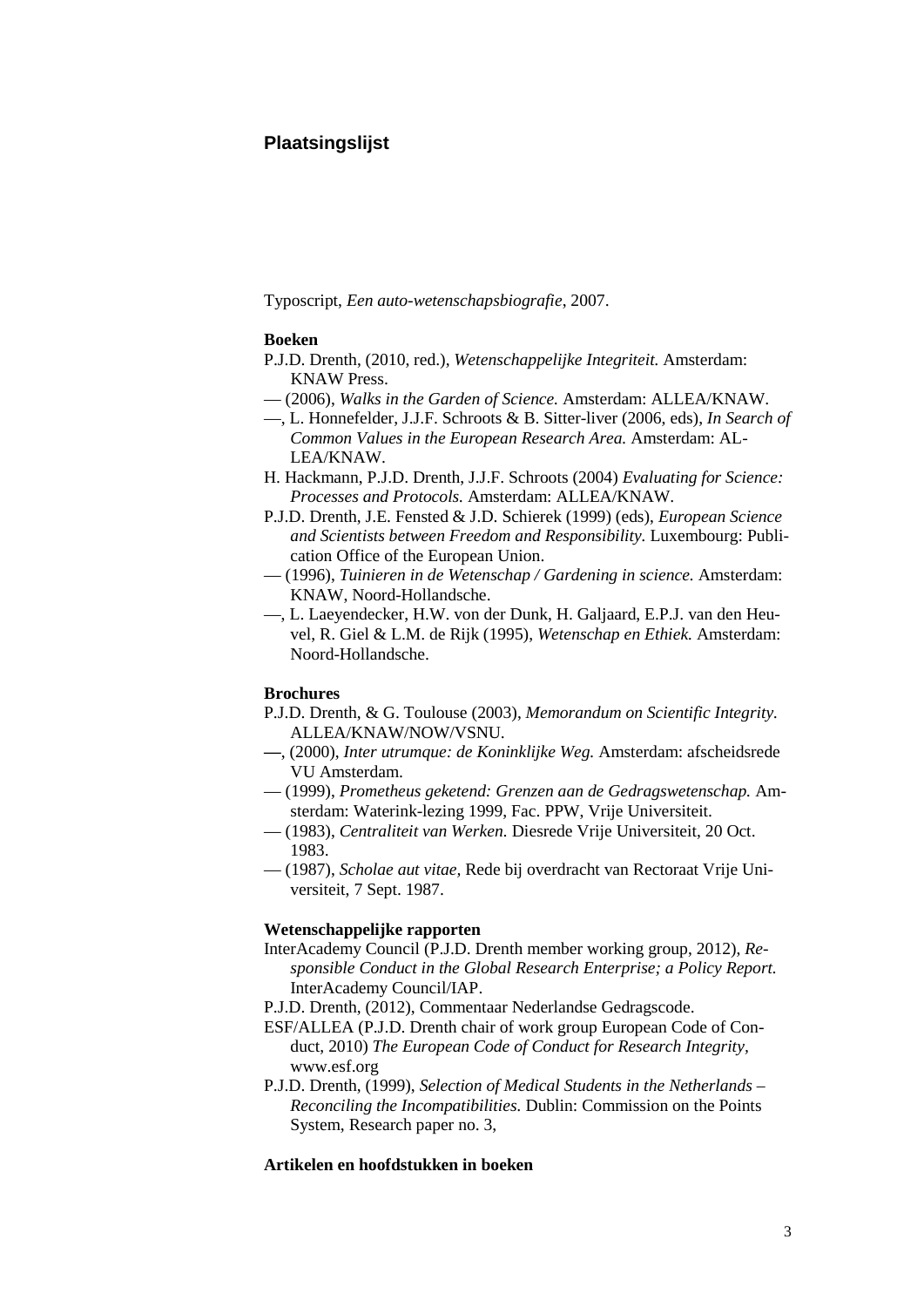- P.J.D. Drenth, (2014), What lessons can we learn from the Stapel case? In: M. Anderson, S. Kleinert, N.H. Steneck, T. Mayer (eds.) Proceedings 3d world conference on Research Integrity, Montreal 2013 (in press).
- (2014), Een Akademie van Wetenschappen: nationaal en internationaal perspectief. In: KANTL, *Verkenningen,* no. 2, pp. 47-54.
- (2013), Trust in science but keep your powder dry. In: G. Hermerén, K. Sahlin & N-E. Sahlin (eds.), *Trust and Confidence in Scientific Research.* Stockholm; KVHAA, pp.71-79.
- (2013), Bridging political, cultural and religious divides. *Eruditio*, 1, 36- 47.
- (2012), Dual use and biosecurity: The case of the Avian Flu H5N1. *Open Journal of Applied Sciences,* 2, 123-127.
- (2012), The European Code of Conduct for Research Integrity. In: T. Mayer & N. Steneck, *Promoting Research Integrity in a Global Environment.* Singapore: World Scientific, pp. 161-175.
- (2012), Research Integrity: a vital condition for science and scholarship, *Cadmus,* April 12, 2012, 1-6.
- (2011), Committee for freedom of science of the KNAW, *Nova Acta Leopoldina* NF 113, 387, 77-78.
- —, (2011), Comments on C. Sengör's report, *Nova Acta Leopoldina,* NF 113, 387, 87.
- (2010), Research integrity; protecting science, society and individuals, *European Review,* 18, 417-426*.*
- (2009), The role of an Academy of Sciences and Humanities, *Int. J. Technology Management,* 1-11.
- (2009), Ethics, a condition of science. In: E. Kansu, *Bilim etigi sempozyumu*, Turkiye Bilimler Akademisi, pp. 19-31.
- (2008), Social Sciences: truthful or useful? *European Review,* 16, 39-53.
- (2008), Science and Management: search for a proper balance. In: H.A. Becker & J.J.F. Schroots, *Releasing the Potentials of Senior Scholars and Scientists.* Amsterdam: Stichting ERGO, pp. 205-215.
- (2007), Freedom from hunger Is GM food a solution?. In: L.G. Christophorou & C. Drakatos, *Science, Technology and Human Values.* Athens: The Academy of Athens, pp.379-396.
- (2007), Wetenschap en religie, *THEMA; Tijdschrift voor Hoger Onder wijs en Management,* 5, 19-25*.*
- (2006), Responsible conduct in research, *Science and Engineering Ethics,* 12, 13-21.
- (2005), Science communication, a vital necessity. In: E. Haidemenakis, *Improving Global Welfare and Security via Communication.* Hania (Gr.) STEPS Foundation, pp. 66-77.
- (2004), Selectie aan de poort van het Hoger Onderwijs, *THEMA; Tijdschrift voor Hoger Onderwijs en Management,* 4, 48-51.
- (2004), Ethics and social responsibility. In: Ch. Spielberger (ed.) *Encyclopedia of Applied Psychology, vol. 1*, pp. 841-844*.* Amsterdam: Elsevier Ac. Press.
- (2004), Regional scientific collaboration in Europe: opportunities and challenges. In: M. Durovic (ed.), *Inter-Academy Council for South East Europe,* Podgorica: CANU, pp. 17-29.
- (2003), Integriteit in de wetenschap; een voortdurende zorg, *Verhandelingen van de Kon. Academie voor Geneeskunde van België,* 66, 5-6, 321-333.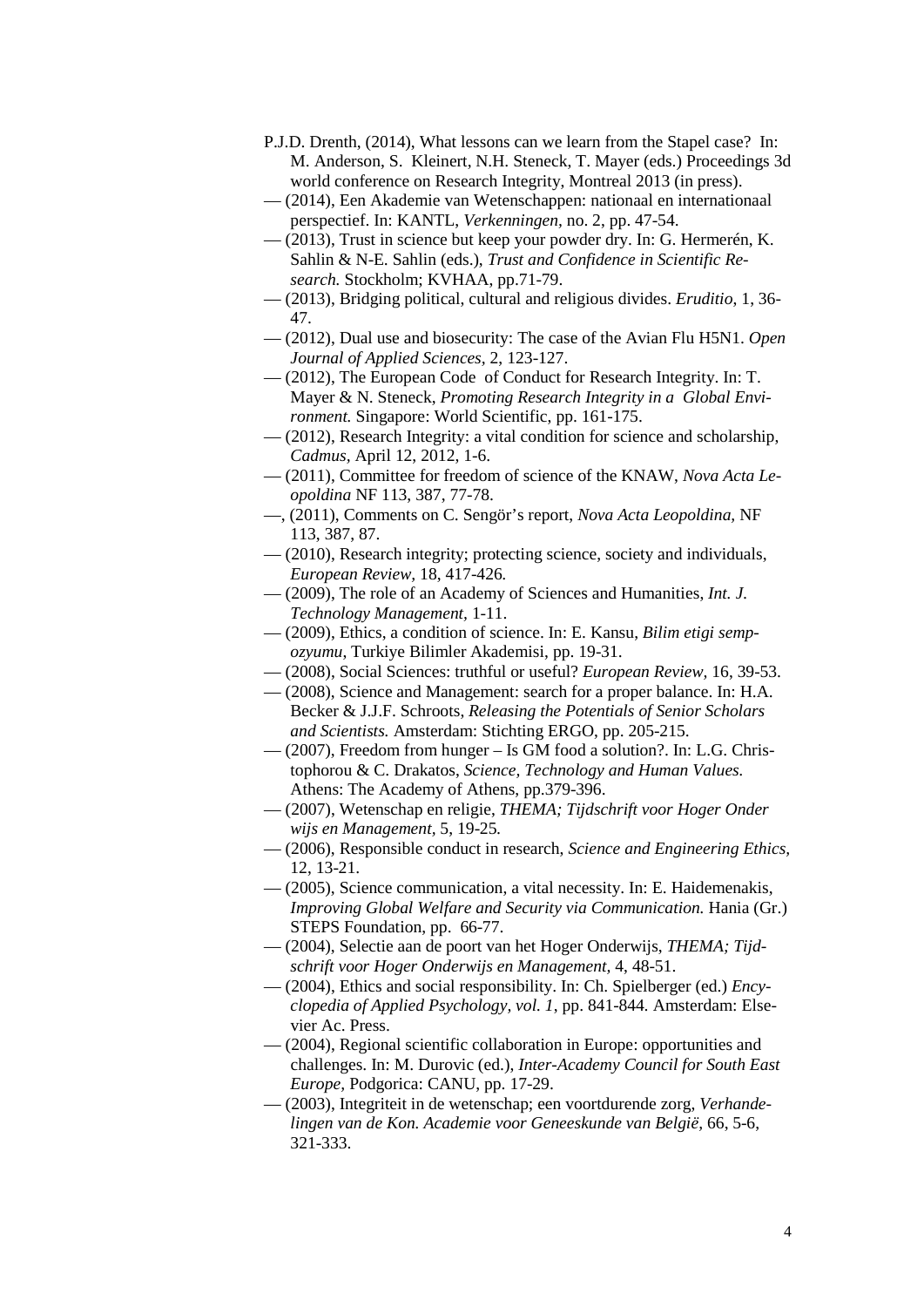- (2003), Growing ant-intellectualism in Europe; a menace to science, *Studia Psychologica,* 45, 1, 5-14.
- (2002), International science and fair-play practices, *Science and Engineering Ethics,* 8, 5-11.
- (2002), Freedom and responsibility in science: reconcilable objectives? *Veröff. Joachim Jungius-Ges. Wiss. Hamburg,* 2002,93, 121-129.
- (2002), European scientific collaboration: the role of ALLEA, *The IPTS Report*: Sevilla, JRC report no. 70.
- *—* (2001), The contribution of science to détente and peace. In: Macedonian Academy of Sciences: *The Balkans in the New Milennium,* Skopje, pp. 59-69.
- *—* (2001), Books ánd Bytes, *Leituras,* Bibliotecas Nacionais Lisboa, S.3 no. 8, 125-132.
- *—* (2001), Dilemma's en verleidingen in het wetenschappelijk onderzoek, *Ned. Tijdschr. Geneesk. (stud. ed.),* 4,2,31-33.
- *—* (2000), Electronic communication in science; challenges and limitations. In: E.D. Haidemenakis (ed.), *The Next Communication Civilization*, Hania (Gr.) STEPS Foundation, pp. 64-73.
- *—* (2000) Dilemma's en verleidingen, *Transparant,* juni 2000.
- *—* (1999), Grenzen aan de Wetenschap? In: R. Welters (red.), *Grenzeloze selectie, 75 jaar KU Nijmegen.* Nijmegen: Nijmegen University Press, pp. 29-37.
- *—* (1999), Scientists at fault: causes and consequences of misconduct in science. In: P.J.D. Drenth, J.E. Fensted & J.D. Schiereck, *European Science and Scientists between Freedom and Responsibility.* Luxembourg: Publication Office of the European Union, pp. 41-52.
- Y. de Lusenet & P.J.D. Drenth (1999), Preservation and access: two concepts, one goal – the work of the European Commission on Preservation and Access, *Journal of the Society of Archives,* vol. 20, 2, 161 – 168.
- P.J.D. Drenth, (1999), Science: where do we draw the line? *European Review*, 2, 239-246*.*
- (1998), Preservation and access: two sides of the same coin. In: Ch. Nikolaou & C. Stephanidis (eds), *Research and Advanced Technologies for Digital Libraries,* Berlin: Springer, 743-752.
- (1998), Selectie voor en in de studie geneeskunde. In: A.M.J.J. Verwey et al. (red.), *Gezond Onderwijs.* Houten: Bohn, Stafleu, Van Loghum, pp. 1-12.
- (1997), Wetenschapsbeoefenaren in de fout, *Filosofie en Praktijk,* 18/1, 25-30.
- (1996), Psychology as a science: truthful or useful? *European Psychologist,* 1,1,3-13.
- Y. de Lusenet & P.J.D. Drenth (1996), Preserving for future access: the role of the European Commission on Preservation and Access. In: S. Foster, *Memory of the World, 1st International Conference Oslo,* UNESCO.
- P.J.D. Drenth, (1996), Institutional innovations in higher education. In: S.U. Raymond (ed.), *Science-based Economic Development.* New York: Annals of the New York Academy of Sciences, vol. 798.
- (1996), Study achievements of refugee-students. In: C.P. Smit et al. (eds, 1996), *Education for Transition.* Amsterdam: VU University Press, pp. 9-19.
- (1995), Die Sorge für Qualität als Autrag einer Akademie der Wissenschaften. In: *Jahrbuch 1994 der Nordrhein Westfälische Akademie der Wissenschaften.* Düsseldorf West Deutscher Verlag, pp. 76-85.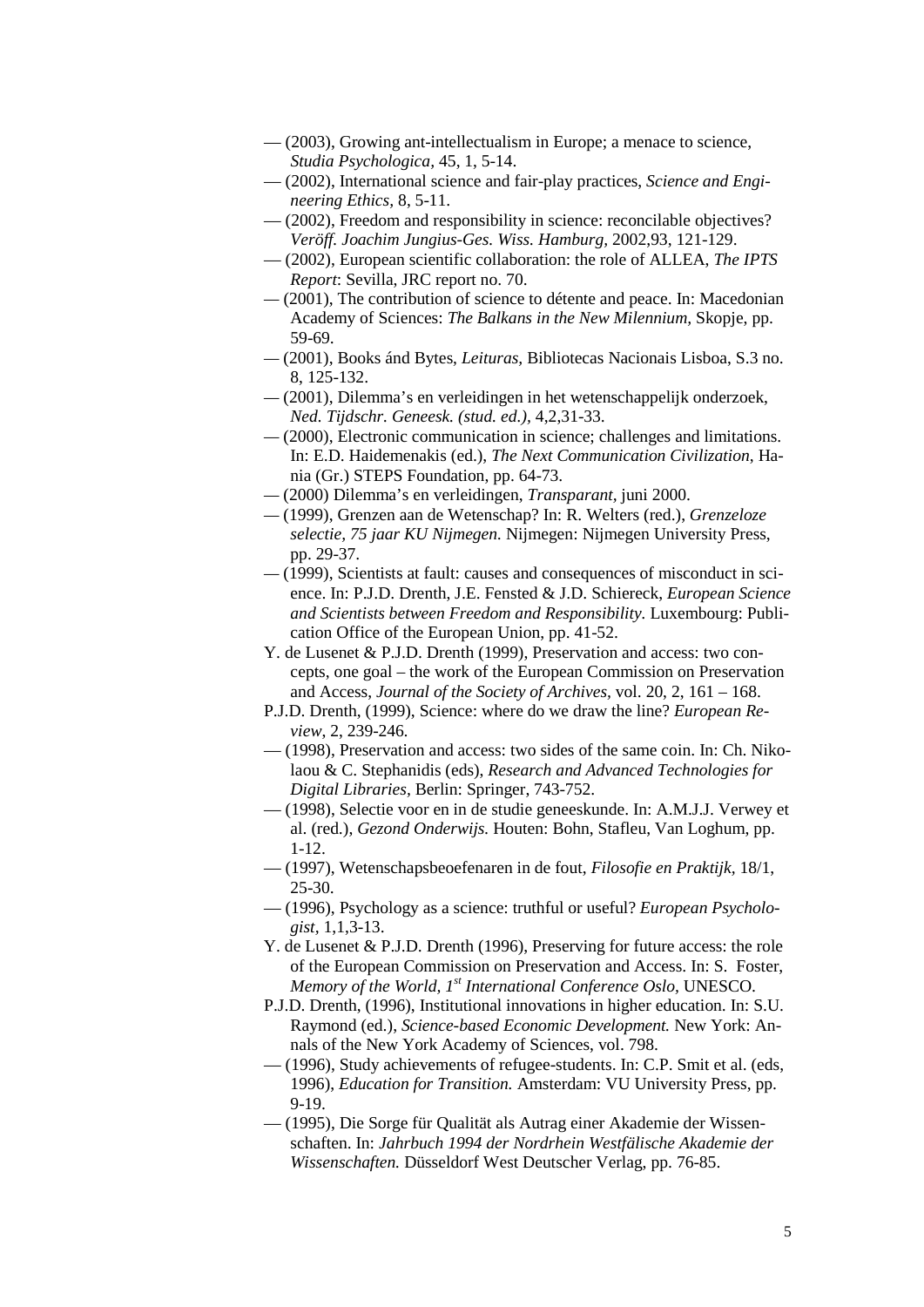- (1995), Ons intellectueel en cultureel erfgoed: behoud en toegankelijkheid, *Open,* 27, 6, 181-182.
- (1994) Preserving our intellectual heritage. In: P. Germain. *Research in Nations of the New Europe.* Paris: Academie des Sciences, pp. 67-77.
- (1994), Science and Science education; non scholae sed vitae? In: E.D. Haidemenakis (ed.), *STEPS for regional and global employment: a five year plan.* Hania (Gr.): STEPS foundation, pp. 17-29.
- (1994), The scientific and social responsibilities of the scientist, Turkish Academy of Sciences, *Science, ethics and the universities,* Ankara: TU-BA, 26-5-94*.*
- (1993), De 'cause commune' van een universiteit, W. Haan & A. van Harskamp (red.), *De identiteit van de Vrije Universiteit,* Amsterdam: Bezinningscentrum Vrije Universiteit, pp. 8-10.
- (1993), Een non-boom. In: Stichting Stoa 75, *Waardevolle bomen in Amsterdam,* Amsterdam: Stichting Stoa. p. 95.
- (1993), Wetenschappelijk versus toegepast onderzoek. In: Jaarboek Vereniging van Akademie-onderzoekers, *Van Frictie tot Wetenschap.* Amsterdam: KNAW, pp. 119-123.
- (1993), Quality of research and research training. In: KNAW, *Proceedings of the international conference on postgraduate training.* Amsterdam: KNAW, pp. 79-83.
- *—* (1992), Oikos, nomen sit omen. In: E.P. Meijering, G.W. Muller & J.R.T.M. Peters (red.), *De moderniteit van de oudheid.* Assen: Van Gorcum, pp. 8-11.
- (1991), Een bijzondere universiteit? In: W. Haan & A. van Harskamp (red.), *Vrij van Kerk, Staat,….en Verleden?* Amsterdam: VU Uitgeverij, pp. 33-35.
- (1990), 'Inter utrumque tene' the two responsibilities of the scientists, *Science and Public Policy,* 17,2,75-77.
- (1989), The university as a professional federation of faculties: balance between autonomy and control. In*: Sec Intern. Conf. on Higher Education; University Governance,* Ankara: OECD.
- *—* (1987), Evaluation of courses and student performance. *Higher Education International,* no. 4, 64-70.
- *—* (1987), The University and its leadership; a view from the Rector's office, *CRE-Information,* 19, 61-73*.*
- *—* (1986), Introduction and welcome by the Rector Magnificus Vrije Universiteit, *Bulletin ICPCHE,* 1986, 3, 85-88.
- *—* (1986), Quality in higher education evaluation and promotion. *CRE-Information,* 18,57-69.
- *—*, W. van Os, G.F. Bernaert (1986), Improvement of quality of education through internal evaluation (AMOS), *Evaluating Higher Education,* 10,3,56-62.
- (1985), Kwaliteitsbeoordeling in het hoger onderwijs: intern of extern. In: H.J.M. van Berkel & A.E. Bax (1985), *Inspectie of interne evaluatie: waarborgen voor de kwaliteit van het hoger onderwijs?* Amsterdam: Versluys, pp 35-47.
- (1984), Free University, *Bulletin ICPCHE,* 1984, 2, 67-74.
- (1970), Grensvragen van de psychologie en haar toepassingen. In: L. Vlijm et al. *Manipulatie,* Baarn: Anthos boek, pp. 61-84.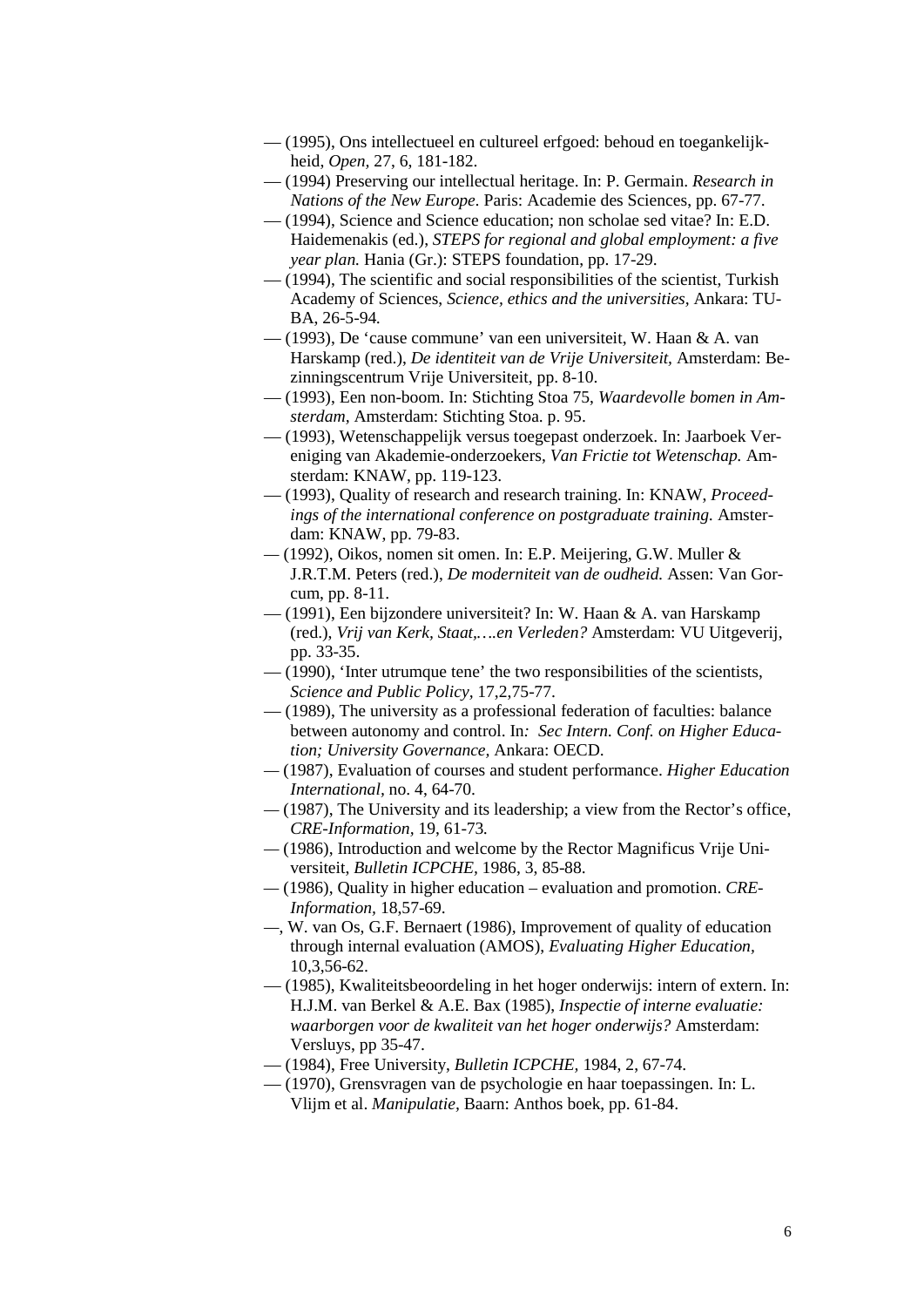#### **Niet gepubliceerde voordrachten**

- *Responsibilities of scientists in a world in transition.* Conference World Academy of Art and Science (WAAS), Transition to a New Society, Podgorica (Montenegro), 20-21 March, 2014.
- *Loting in de geneeskunde.* KNAW Themaconferentie 'Loting'. Amsterdam: 16-09-2013.
- *Institutional responses to violations of research integrity.* COPE European Seminar 'Publication ethics from student to professional. London: 22-03- 2013.
- *Rede en religie.* PKN gemeente Amstelveen/Buitenveldert, 17-01-2012, Probus Overveen, 08-01-2014.
- *Het besef van goed en kwaad.* PKN gemeente Amstelveen/Buitenveldert 07- 01-2012, PKN gemeente Heemstede, 19-01-2012.
- *Plagiarism, why harmful?* KNAW/ALLEA conferentie 'Plagiarism'. Amsterdam: 14-12-2011.
- *Vertrouwen in de wetenschap.* Amsterdam: Inventor dinner, 01-06-2010.
- *Science, ethics and society.* Meeting with Far Eastern Academies of Sciences, Singapore, 20-07-2010.
- *Wetenschap en toepassing.* Amsterdam: Inventor dinner, 18-06-2009.
- *Religie en Wetenschap: op een gespannen voet.* Doperscafé van de Doopsgezinde Gemeente. Amsterdam: 29-09-1009.
- *Academic freedom under threat; tensions and conflicts in developed democracies.* 9<sup>th</sup> Biennial meeting of the International Human Rights Network of Academies and Scholarly Societies. Rabat (Morocco), 21/23- 05- 2009.
- *Ouderdom.* VU Boekhandel lezing thema 'Ouderdom'. 06-10-2008.
- *Vooruitgang van de Wetenschap.* Amsterdam: Inventor dinner, 24-06-2008.
- *Fair communication and scientific integrity.* Meeting 'Science in Society: dialogue and scientific responsibility', Paris, Nov. 24-26, 2008.
- *Scientific integrity in the Netherlands.* OECD Global Science Forum, Tokyo, 21-24 Febr.,2007.
- *Ontwerp of evolutie?* Voordracht Dopers Café van de Doopsgezinde Gemeente. Amsterdam, 03-11-2006.
- *Europe as a knowledge society.* World Academy of Art and Science General Assembly 'The future of knowledge: Evolutionary challenges in the 21th century', Zagreb, 20 Nov. 2005.
- *Science Communication, a Vital Necessity.* 7<sup>th</sup> Olympiad of the Mind, Paris, May 21-22, 2005.
- *Riskante humaniteit; een reflectie.* Benelux Universitair Centrum. Eindhoven, 23 Mei, 2003.
- *Science: does it matter?* Budapest Science Forum, Budapest, 8-10 Nov. 2003.
- *Mobility and Mobstacles in European Science.* Conference 'Flexible Europe – mobility as a tool for enhancing research capacity'. Tallinn (Est.), 19- 20 Sept. 2002.
- *Funds for Refugee Employment and Education (FREE).* UAF- Conference to launch FREE. Amsterdam, 06-12-2002.
- *Die digitale Revolution in der Wissenschaft: 'a mixed blessing'.* Festvortrag Universität Heidelberg, 08-12-2001.
- *Die Rolle einer Akademie der Wissenschaften: Veränderung und Kontinuität.* Symposium 'Aufgaben, Herausforderungen, Perspektiven' Duitse Akademies van Wetenschappen. München, 12-13 Febr. 2001.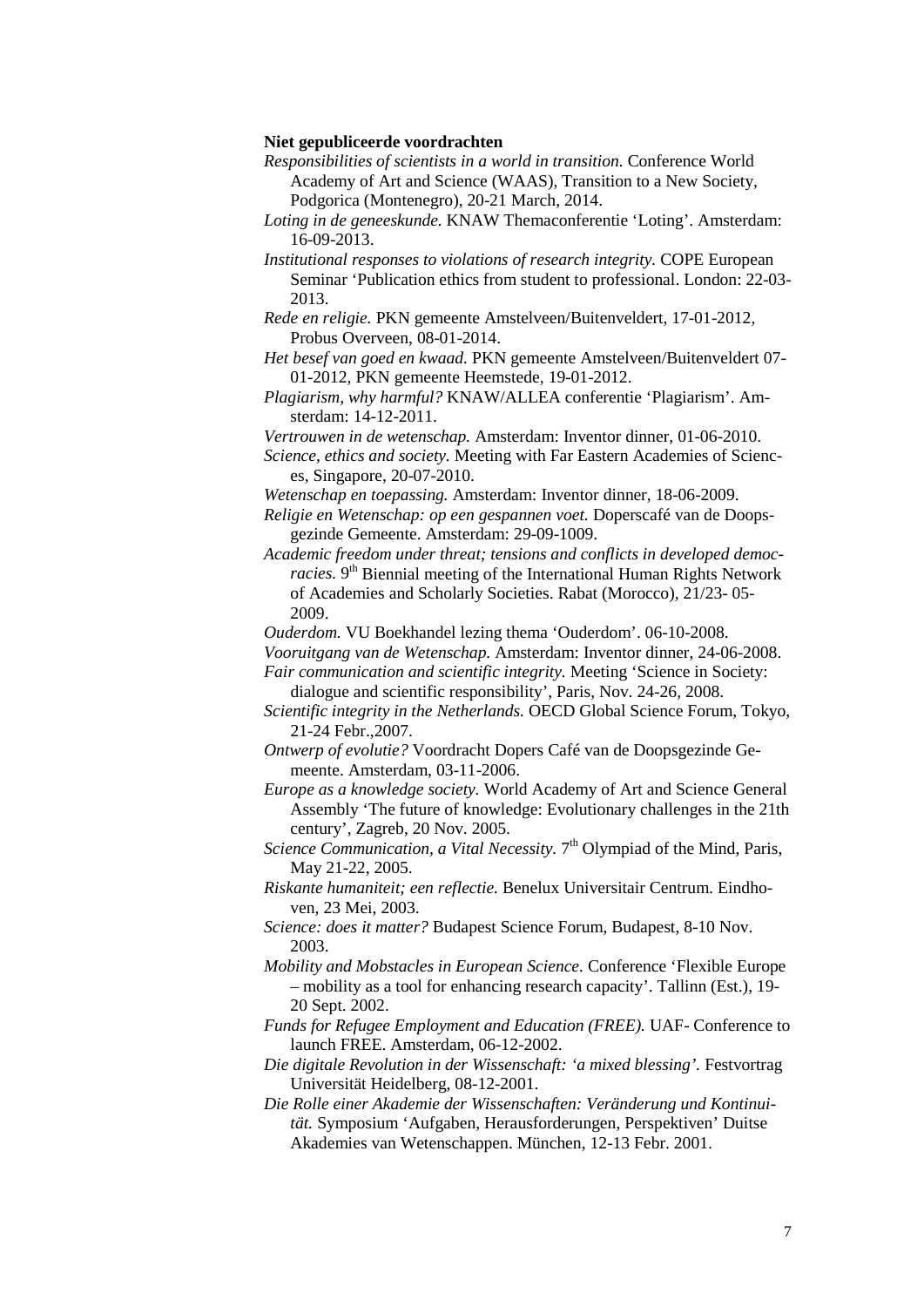- *Effecten van elektronisch publiceren op wetenschap en wetenschapsbeoefening.* Voordracht KNAW, Amsterdam, 11-01-1999.
- *Sustainable development: a communal concern for all sciences and humanities.* Regional European meeting on Transition to Sustainability, Bled (Slovenia), June 7-9, 1999.
- *Studeren in vrijheid.* Voordracht jubileumviering 50 jarig bestaan van UAF. Utrecht: 21-04-1998.
- *International science and technology cooperation between the European Union and Developing Countries.* Conference 'Science and Technology for African Partnership in a Global Economy, Harare (Zimbabwe), March 15-18, 1998.
- *Loting in de geneeskunde.* KNAW Themaconferentie 'Loting', Amsterdam, 16-09-2013.
- *The future of scientific research in Europe.* CRE Conference 'The university and the innovation chain', Turku (Fi.), May 22-23, 1997.
- *European Commission on Preservation and Access*. EU Meeting on Preservation. Den Haag, 1997.
- *Het behoud van ons intellectueel erfgoed*. Seminar CNC 'Met beleid behouden;', Den Haag, 28-04-1094*.*
- *Between conservation and restitution in the Netherlands.* Conference 'Preserving the intellectual heritage', Bellagio It., 7-11 Juni, 1993.

*Universitaire democratie, toen en nu*. Opening Academisch jaar, Rijksuniversiteit Limburg. Maastricht, 3-9-1990.

*Quality and christian identity; the case of the Vrije Universiteit*. 30th Dies Natalis Universitas Kristen Satya Wacana, Salatiga, 28 Nov. 1986.

*Waterink*. Speech t.g.v. doop van een boordvier OKEANOS, Amsterdam: 3- 11-1984.

#### **Ingezonden brieven, artikelen, opiniestukken gepubliceerd in populaire pers**

*Machthebbers: voel je verantwoordelijk voor de vrijheid van wetenschap.* Volkskrant, 13/3/2013

*Rejoinder.* The British Psychologist, 26,2,Febr. 2013. *Geloof mag Wetenschap niet voor de voeten lopen.* Trouw, 15/3/2013.

*Plagiaat.* NRC 11/12-02-2012.

*Horizon,* Present, 3, 6, juli-aug. 2012.

*Wetenschap gebaat bij Europese code tegen fraude.* Trouw, 22/9/2011. *Poldermans.* NRC, 13/14 Okt. 2012.

*Stapel kon wel degelijk 'nee' zeggen.* Trouw 22/11/2011.

*Wetenschappers maken fouten en zullen dat blijven doen.* NRC, 13/2/2010. *Liever de klassieke Citotoets dan de nieuwe intelligentietest.* Trouw,

20/01/2009.

*Darwin of God.* Trouw, 08/02/2008.

*Houd God en Darwin gescheiden.* Trouw, 29/11/2008.

*Ware aard EO.* Trouw, 30/07/2007.

*Positieve discriminatie kan allochtonen zeker helpen.* Trouw, 11/06/2007. *Selectie aan de poort werkt niet.* Trouw, 06/2006.

*Geloof of wetenschap.* Trouw, de Verdieping, 01/09/2006.

*Hou wetenschap ver van het scheppingsverhaal.* Trouw, 26/07/2005.

*Deutschland fehlt repräsentatieve Akademie.* Zeitschrift Deutsche Akademien, Nov. 2002.

*Dilemma's en verleidingen.* Transparant PPW, juni, 2000.

*Voor allochtonen mag de selectielat lager.* NRC-Handelsblad, dec. 1997.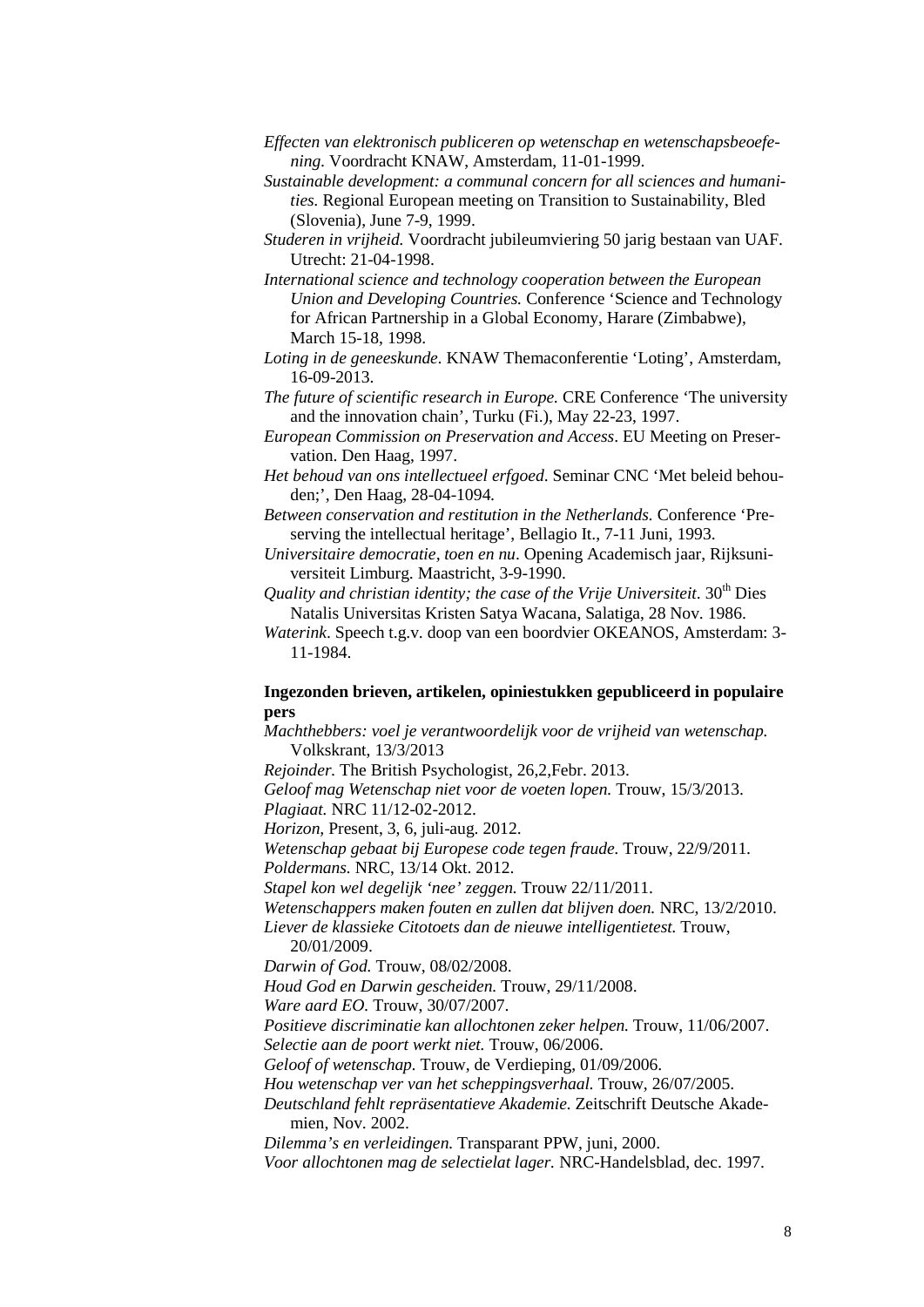*Klassieke denkfout in debat selectie studenten.* Trouw, 20/5/1997. *Prestatie moet bij loting zwaarder wegen.* NRC Handelsblad, 17/3/1997. *ESTA and ALLEA.* Journal European science and Technology Assembly, no 3, spring 1997. *Wetenschap tussen parafrase en bedrog.* NRC-Handelsblad, 07/09/1996. *Selectie van goede student is lastig.* NRC-Handelsblad, 09/1996. *Het tsakkaa! – gevoel.* NRC-Handelsblad, 4/01/1996. *Beoordeling van onderzoek.* VSNU: Opinie, 1995. *Van ivoren toren tot 'tower of babble'.* Ad Valvas, 07/02/1995. *In Nederland is selectie onmogelijk.* Duikerlezing plus commentaar F. Bolkestein en P. Eykhoff, en weerwoord, NRC-Handelsblad, 30/03/1995. *Vluchteling ijverig student.* Trouw, 13/01/1994. *Ook het gedrag van taxichauffeurs is moeilijk te voorspellen.* NRC Handelsblad, Sept. 1987.

#### **Interviews met P.J. D. Drenth in de pers**

*NRC*, 11/12/2014 *Science*, 7/12/2012 *De Heemsteder*, 17/01/2012 *Talent*, 131, 4, 7/2011 *Examens*, 8, 04, 2011, pp. 28-32 *Boom Onderwijs*, 2009 *Volkskrant*, *jan.* 2004 *P*-*Magazine*, 16/08/2001 *Staatscourant*, 13/6/2001 *Centrale Ondernemingsraad Shell*, 2001 *Reformatorisch Dagblad*, 13/10/2000 *European Psychologist*, 2000, 5, 102-106 *Ad Valvas*, 7/9/2000 *Noord Hollands Nieuwsblad*, *Maart*, 2000 *Momentopname UAF*, 43, 139, 1999 *Wijkkrant Buitenveldert*, *Mei*, 1999 *Trouw*, 6/11/1998 *Volkskrant*, 2/1/1998 *Academia*, 7/1997 *Leeuwarder Courant*, 20/3/1997 *Trouw*, 1/3/1997 *Ad Valvas*, 27/2/1997 *De Telegraaf*, 5/10/1996 *Uitleg*, 12, 8, 24/4/1996 *TGE*, 5, 2, 1995

*Momentopname UAF*, 39, *Mei* 1995 *De Psycholoog*, *Maart* 1995 *Trouw*, 13/1/1994 *Algemeen Dagblad*, 5/5/1990 *Ad Valvas*, 5/4/1990 *Ad Valvas*, 23/9/1988 *Ned. Gids voor Personeelsmanagement*, 11, 1988 *Defensiekrant*, *no* 7, 1988 *Het Parool*, 9/2/1988 *Volkskrant*, 8/12/87 *NRC Handelsblad*, 26/10/1987 *Trouw*, 27/9/1987 *VU Magazine*, *Jan.* 1987 *De Tijd*, 18/9/1987 *VU Kwartaal*, 7/9/1987 *Frysk en frij*, 6/12/1986 *Ad Valvas*, 7/11/1986 *VU Kwartaal*, 4, 4, *Okt.* 1986 *Volkskrant*, 30/8/1986 *Trouw*, 11/1985 *Ad Valvas*, 30/8/1985 *Trouw*, 22/2/1985 *VU Kwartaal*, 2,4, *Okt.* 1984 *Ad Valvas*, 5/9/1984 *Trouw*, 20/6/1984 *Ad Valvas*, 21/10/1983 *Ad Valvas*, 2/9/1983 *CITO*-*krant*, *April*, 1979 *VU Magazine*, *Juni*, 1978 *Ad Valvas*, 12/5/1978*.*